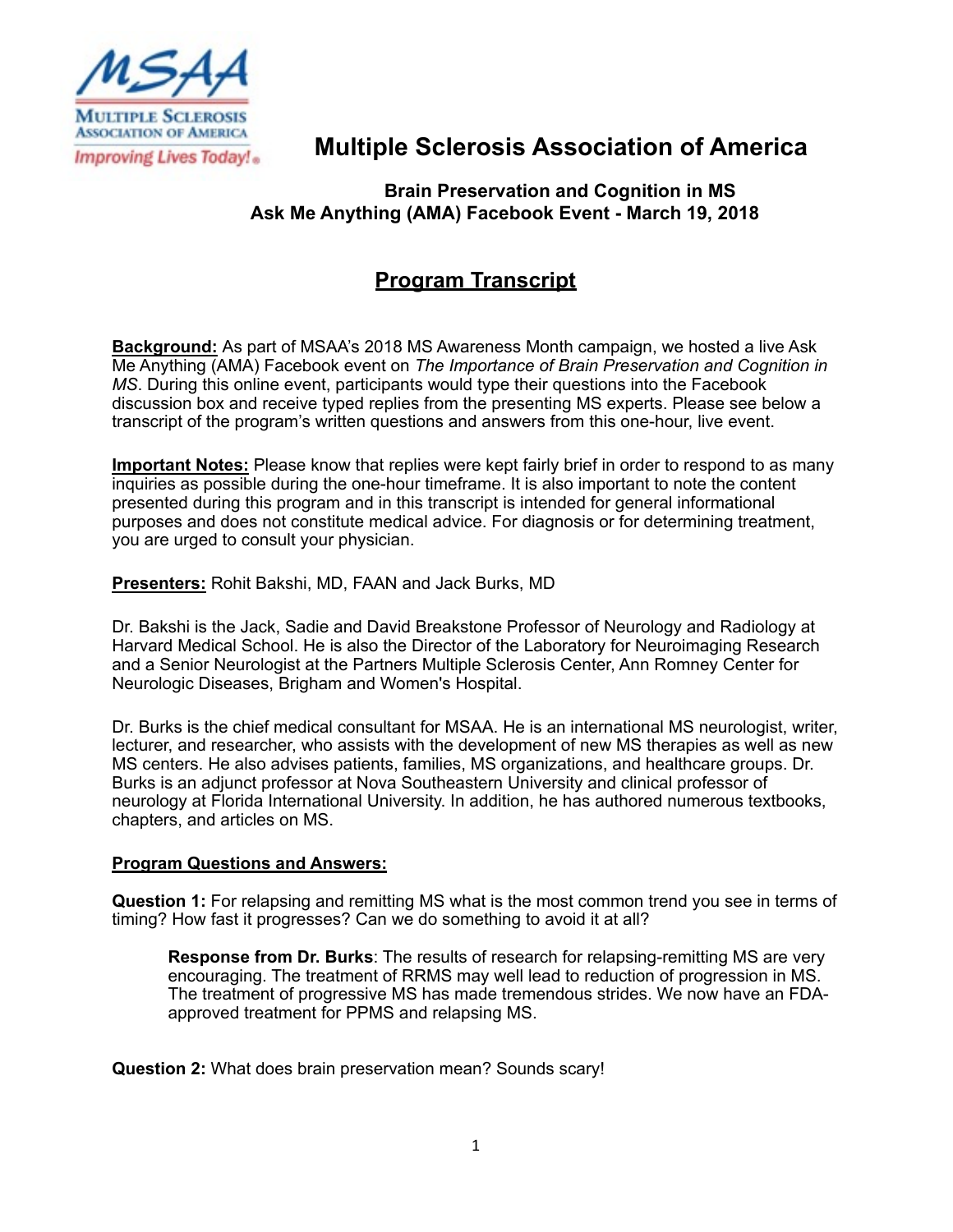**Response from Dr. Bakshi:** I agree that brain preservation is an awkward term. What we mean by that is keeping your brain healthy, without new lesions or ongoing atrophy from the MS disease process.

**Question 3:** What are current available courses of treatment for cognitive dysfunction associated with multiple sclerosis?

**Response from Dr. Burks**: MS experts recognize the serious issues of cognitive dysfunction and are dealing with it much more proactively than in the past. Professional help is critical for improvement. In addition, there are many things patients can do individually to improve their cognitive functioning such as using smartphone apps, making daily journal entries, using a filing system, learning memory strategies, creating to-do lists, and other skills.

**Question 4:** Which treatments "preserve" the brain? Are they in clinical trials right now or currently approved? Are they injections or orals?

**Response from Dr. Bakshi:** All of the FDA-approved therapies have shown some benefit in limiting the rate of brain atrophy in patients with MS. However, this is generally not recognized officially by the FDA as a proven benefit of therapy. In my opinion, having a patient on any one of the treatments is good for protecting the brain from atrophy.

**Question 5:** I just started donepezil 5mg QD for memory loss secondary to MS. I find doing brain games very taxing on me mentally. The Aricept seems to be helping. I have not been on it for a whole month yet. Do brain games help much?

**Response from Dr. Burks**: Medications for Alzheimer's such as Aricept may be tried in MS but the results have not been universally successful but some people may feel better. Stimulating brain activity is worthwhile whether it's brain games or other activities.

**Question 6:** Do most neurologists review your brain volume as a metric to monitor over time? I have never asked what my brain volume is or has been over the past 10 years. Where do I find this in my MRI scans?

**Response from Dr. Bakshi:** Most neurologists will read your scan to get a general idea of how much atrophy has occurred. There are still no widely accepted standard ways to provide a volume measurement for patient care.

**Question 7:** In cases of CIS and RIS, what types of treatments seem to be most effective?

**Response from Dr. Burks**: The treatment of CIS and RIS are important issues to discuss with your neurologist. There are a variety of opinions and having an MS expert with broad experience will be your best guide to discuss your specific situation. **Question 8:** Is it possible after a diagnosis of MS to have no further physical symptoms or relapse of MS for a period of 5 years, but to suffer significant cognitive losses during that 5 year period?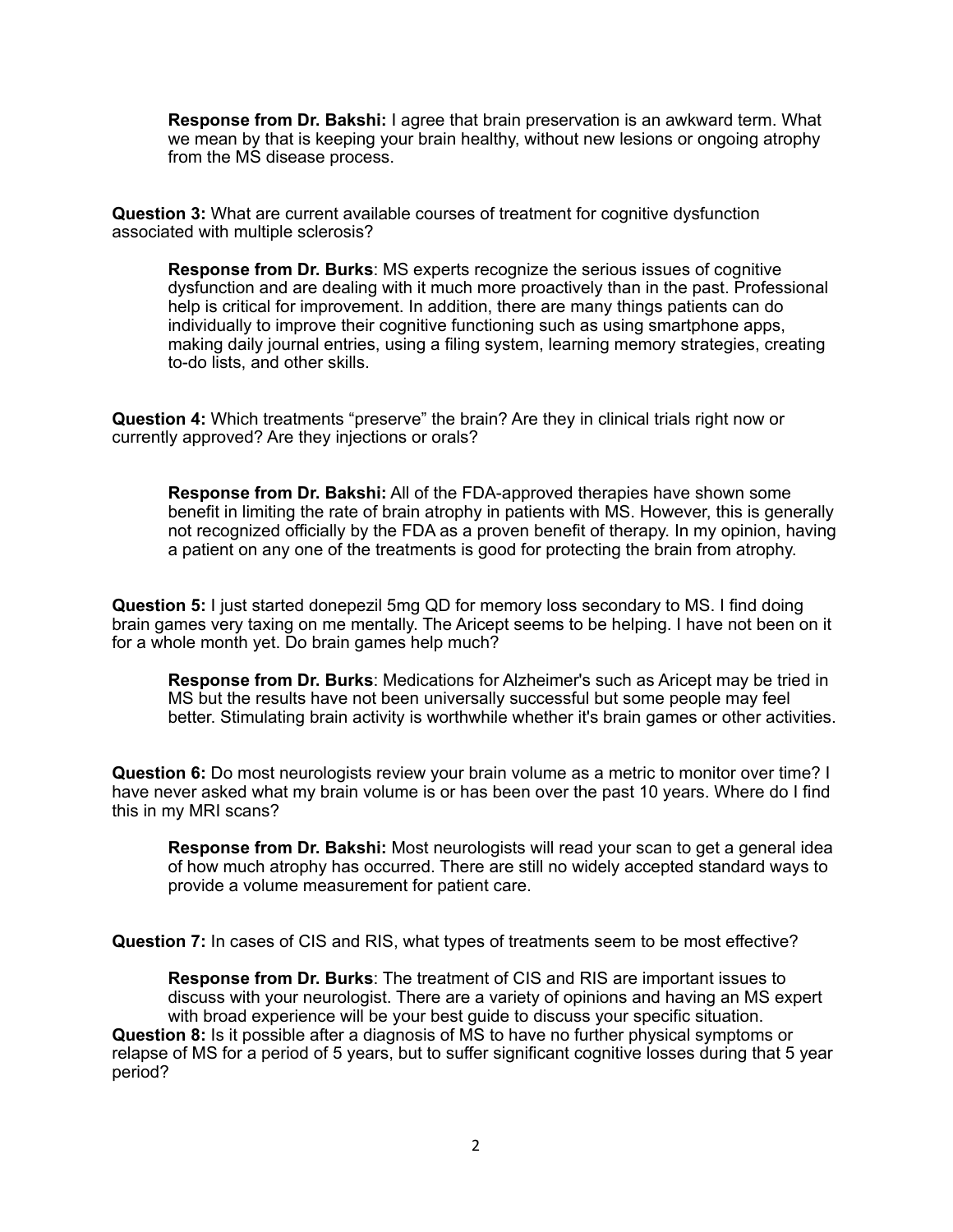**Response from Dr. Bakshi:** Yes. There are patients who have non-physical symptoms as their major manifestation of MS, such as fatigue, cognitive problems, mood changes, and other mental issues. We don't yet understand why MS is so different from one person to another. It is important to report all of these types of problems to your neurologist.

#### **Question 9:** What part does diet play in cognition?

**Response from Dr. Burks**: There are many avenues to help one's cognition -- nutrition is very important as is exercise, sleep habits, managing stress, and seeking help for depression. Dietary consultation with experts can make a meaningful difference in our eating habits and our functioning, including managing our MS.

**Question 10:** From what I understand, there are changes in both the grey and white matter. My lesions are stable but my cognition is going down the toilet. There's got to be more!

**Response from Dr. Bakshi:** The lesions we typically measure by routine MRI are white matter lesions. The gray matter lesions are difficult to see unless you go to a 3T scanner, and, even then, we can't see all of the gray matter lesions. This is a focus of research in my lab and in other research groups across the world, to find the hidden damage that may explain cognitive decline, such as gray matter lesions and gray matter atrophy, using 3T and even stronger (e.g. 7T scanners).

**Question 11:** I have had MS for a little over ten years, and although it doesn't LOOK like it (and it never has!) my cognition has begun to decline. Does the decline of my cognition INCLUDE my inability to keep my conversations with my peers at on an appropriate topic? My husband says I've lost social etiquette. Is that a cognitive thing? Is that an MS thing?

**Response from Dr. Burks**: We do see some patients whose cognitive decline is also associated with behavioral changes such as inability to keep focused or have socially inappropriate remarks. Also, there are comorbidities (such as anemia and low thyroid) so it's important to have good general medical check ups. Also, there's a condition called pseudobulbar affect (PBA) where patients express inappropriate behavior such as laughing or crying at inappropriate times. This is a treatable condition and should be discussed through one's physician.

**Question 12:** Are there other ways other than treatment to prevent atrophy? Reading, activity, brain stimulation?

**Response from Dr. Bakshi:** In my opinion, the current disease-modifying treatments are likely to help prevent atrophy, as has been shown in several studies and patient trials. Other than that, I don't know if any scientific evidence of other ways to prevent MS-related brain atrophy. This would be a good topic to discuss with your neurologist. **Question 13:** I was diagnosed with MS in 1985. Not being able to walk for three years has been my most obvious sign of this disability; however, I have realized that I am more forgetful and less able to hold concentration. After going to a nutritionist, I was told that I am low in vitamins B and D. Is there a more helpful diet plan to follow to capture more of these proper vitamins?

**Response from Dr. Burks**: A nutritionist is a vital part of your wellbeing in MS. Vitamin deficiency can play a role in cognitive decline but there are many other aspects that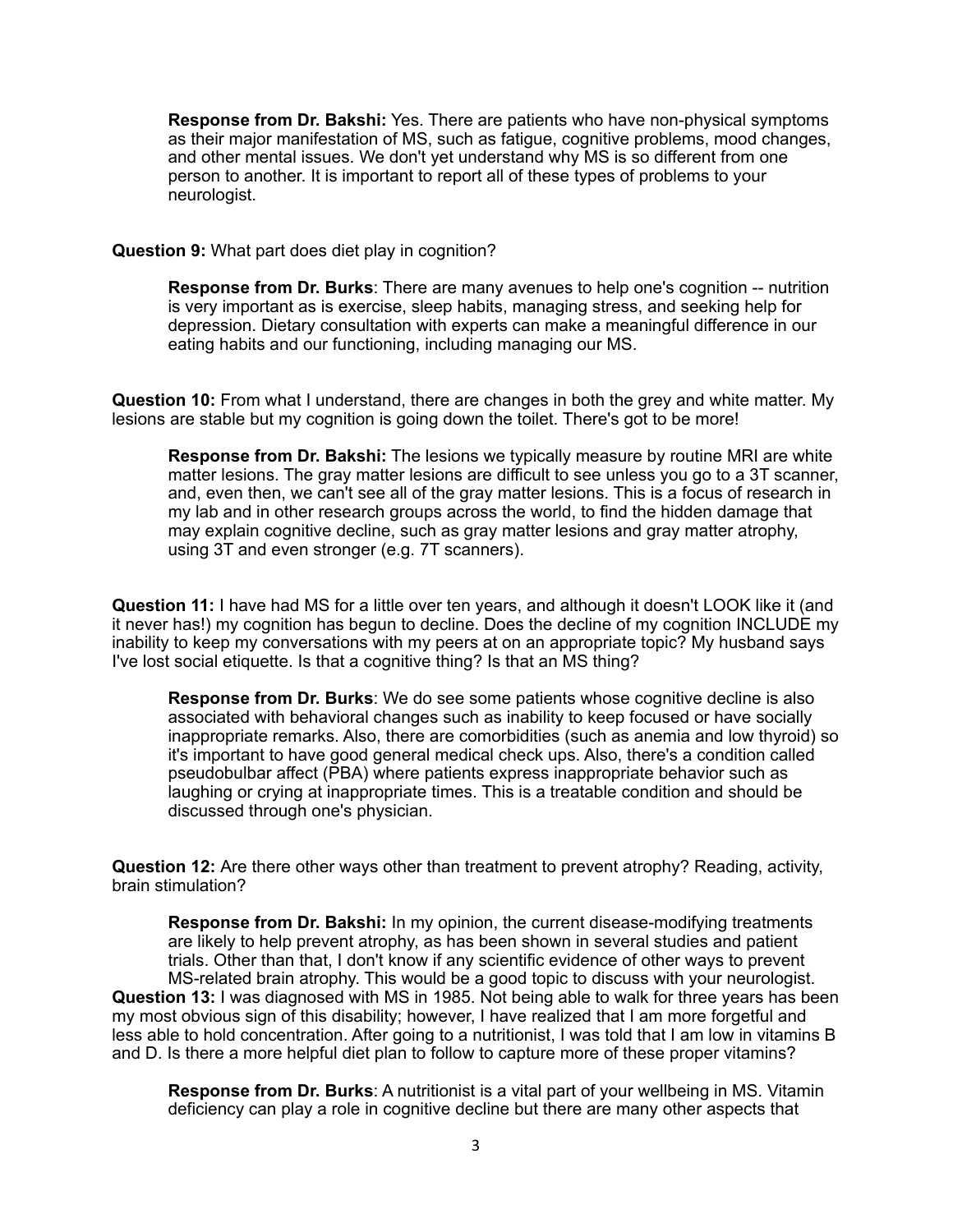need to be considered. Be very cautious about anyone selling supplements without scientific validity. I would depend on your general medical doctor and neurologist for guidance in selecting a reputable nutritionist. Specifically vitamins B and D are very important in general wellbeing and vitamin D may have a specific value in MS. I believe that MS patients should have their vitamin B and D levels checked.

**Question 14:** If someone has gait or balance issues they may be prescribed physical therapy and put on an exercise program. What does one do if they have cognitive issues? Is there "physical therapy" for that?

**Response from Dr. Bakshi:** Yes - there is a cognitive type of therapy available. There are also coping strategies you can use at home or at work. This would be something to explore with your neurologist and perhaps get evaluated by a neuropsychologist to make a therapy plan.

**Question 15:** Is there any way to "turn your brain off" so you can sleep? I'm up for hours before I can sleep. I keep regular hours and don't change my hours to (try) sleep. Between lack of enough sleep and then the fatigue, it's a wonder I keep going!

**Response from Dr. Burks**: This is a very common issue with MS patients and requires professional help. Thank you for drawing attention to it during the AMA since it's important for people talk with their physicians about this. It may be a sign of depression or anxiety, which can be treated.

**Question 16:** Is the 6-8 hour mental test the best way to determine whether or not one's issues are being caused by MS, chemical imbalances, or both? My neurologist recommended the test to determine the best course of treatment for my progressing cognitive issues.

**Response from Dr. Bakshi:** Yes - getting a formal evaluation by a neuropsychologist is very helpful to understanding the cause of cognitive problems, and to make a therapy plan.

**Question 17:** I can be in the middle of a conversation and totally forget what I'm saying. Help?

**Response from Dr. Burks**: Sometimes we all have that issue so it may or may not be a part of your MS. It is very distressing though. I would check with your neurologist to see if your MS could be getting more active. In the meantime, I would prepare notes for important meetings to which you can refer and to not be so hard on yourself.

**Question 18:** I tend to pay close attention to the advice given in order to avoid Alzheimer's, would this be a safe assumption as an MS patient?

**Response from Dr. Bakshi:** We don't know how to avoid getting MS. The best way to tackle this disease in my opinion is to be followed closely by a neurologist and, for most patients, to be treated with one of the approved therapies.

**Question 19:** I was diagnosed a little over a year ago with RRMS. Had a scare in December when I suddenly lost ability to write legibly and my speech was also slightly difficult. My